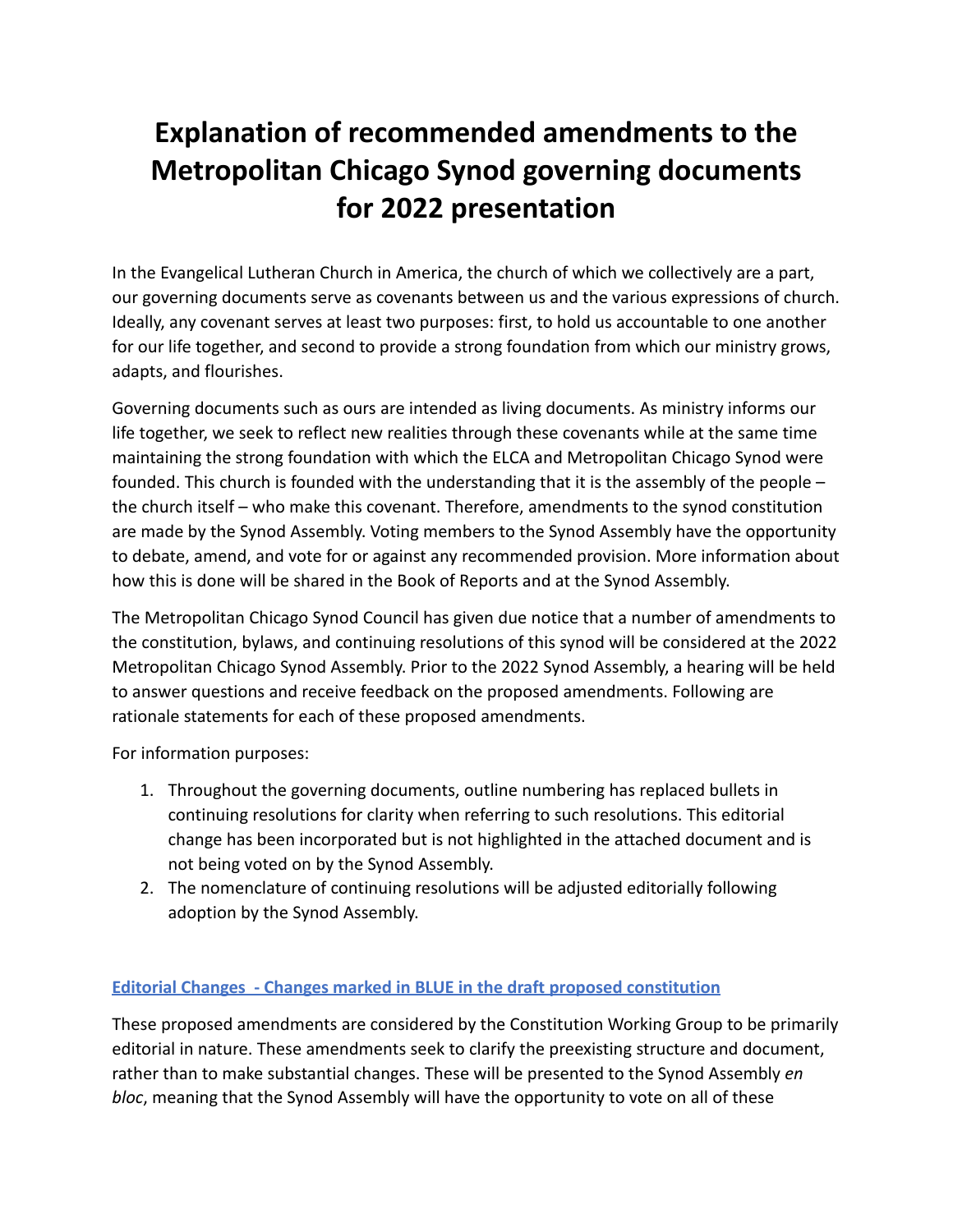recommended amendments at once. Any voting member of the Synod Assembly can request that an amendment be pulled out of the bloc for discussion, debate, and separate vote. There will be one bloc regarding constitutional provisions and one bloc regarding bylaws.

- 1. Throughout The word "Synod" has been added before each reference to Assembly, Council, etc, to clarify the synod expression of this church. This clarity becomes particularly useful when the governing documents of different expressions of the church are being used in conversation with each other, such as when a congregation is relating to the synod, or when the synod is relating to the churchwide expression of the church.
- 2. Throughout In non-required provisions gendered language has been removed. This is consistent with the amendments to the model Constitution for Synods expected to be approved at the 2022 Churchwide Assembly.
- 3. **S7.01.03** This bylaw has been removed, as it is inconsistent with the existing (and overruling) constitutional provision of **S7.28.**, which specifies that all Synod Council members are voting members of Synod Assembly. This is consistent with the constitutional provision governing bylaws (**†S18.21.**), which indicates that bylaws may not conflict with constitutional provisions.
- 4. **S7.01.05.c. --** Added the phrase "as directed by the bishop." This provision relates to a special Synod Assembly and the composition of committees related to it. Specifically, this provision says that these committees *may* be comprised in the same way as former committees. However, this phrase is added to provide clarity for who has the authority to make a final decision. Also removed the phrase "first sentence of" in reference to another provision of this constitution.
- 5. **S7.13** -- Added specific references to when or how notice of a synod assembly is given by the secretary.
- 6. **S7.22. --** Updated language around disability status to current language used in ELCA documents.
- 7. **S8.14.01. -- "**Assistants to the Bishop" changed to "Associates to the Bishop" to match function and the name used in practice.
- 8. **S8.14.01 --** Updated the decision making practice regarding compensation for Associate to the Bishop positions to match the current and historical practice.
- 9. **S8.32.01 --** This bylaw also adds information about the contents of the public file for clarity.
- 10. **S9.01.04 and following** Changed the words "Other Council Members / OCMs" to "Synod Council Members at-large," for clarity.
- 11. **S9.03.01 --** Removed the phrase "first sentence of" and left intact the provision.
- 12. **S10.01.01; S10.01.02; S10.01.03** -- Changed the first day of office for Synod Council Members from  $2<sup>nd</sup>$  month to  $3<sup>rd</sup>$  month to be the same as the first day of office for Synod Council Officers.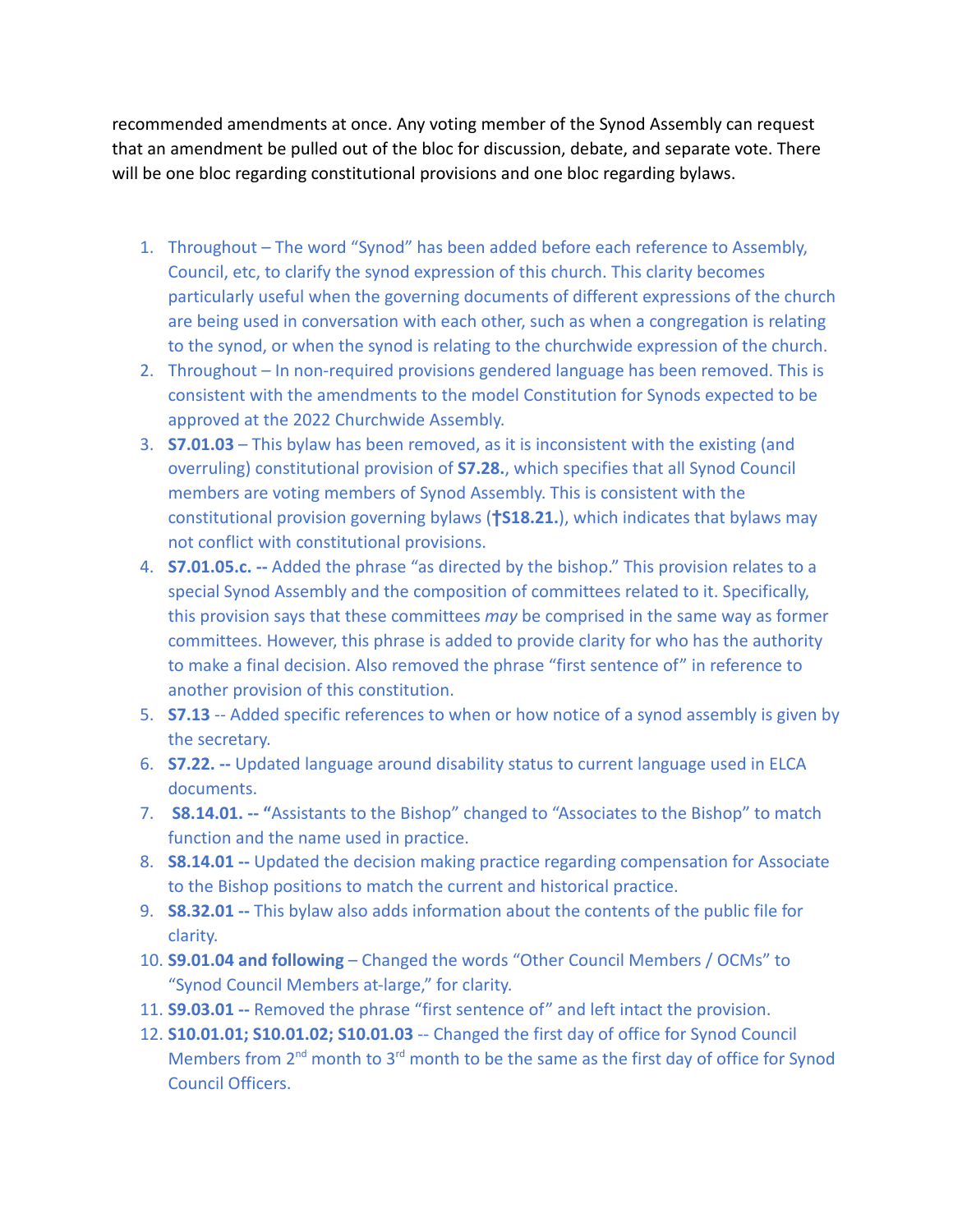- 13. **Chapter 11 –** This entire chapter has been rearranged to provide clarity to the already present committee structure. No changes have been made to the present committee structure at this time. Amendments to the current committee structure will be considered at a later Synod Assembly.
- **14. S11.01.02 --** Consistent with recommended Chapter 11 constitutional provision amendments, this bylaw has been rewritten and restructured to provide clarity of committee structures.
- **15. S11.01.18. --** Removed "first sentence of" and indicates the appropriate provision (as rewritten.)
- 16. **S13.23.01 --** Added the words "to retain their property" to clarify the existing process.
- 17. **Chapter 17 –** Added the words "Consultation and" to adhere to model Constitution for Synods.

# **Substantive Changes – Minor**

These proposed amendments are considered by the Constitution Working Group to make substantive but minor changes to the synod's current governing documents. These amendments intend to update the current governing documents to align with the current practices. These will be presented to the Synod Assembly *en bloc*, meaning that the Synod Assembly will have the opportunity to vote on all of these recommended amendments at once. Any voting member of the Synod Assembly can request that an amendment be pulled out of the bloc for discussion, debate, and separate vote.

- **1. S6.04.03** This new bylaw indicates the synod's existing Reconciling in Christ status and intentions.
- **2. S7.01.05. --** Added the words "five to" 10 members for the Reference and Council Committee, to align with actual practice and the historical difficulty of finding 10 people willing and able to serve in this capacity.
- **3. S8.41.01** -- This bylaw is added to outline a process by which the synod council may appoint a treasurer. Prior governing documents allowed for the synod council to appoint a treasurer (**†S8.41.)** but did not include a process by which such appointment would be made. Appointment of the treasurer (as opposed to election) has become practice in recent years, allowing potential candidates for the position to be vetted for ability and appropriateness prior to the appointment.
- **4. S9.05 & S9.06 --** Language updated to align with the current model Constitution for Synods, incorporating a practice of nominating individuals for Synod Vice President and Synod Secretary. Under this practice, the nominating committee would nominate at least one person for vice president and secretary. This would be received as information by the Synod Assembly. Both positions would continue to be elected by ecclesiastical ballot.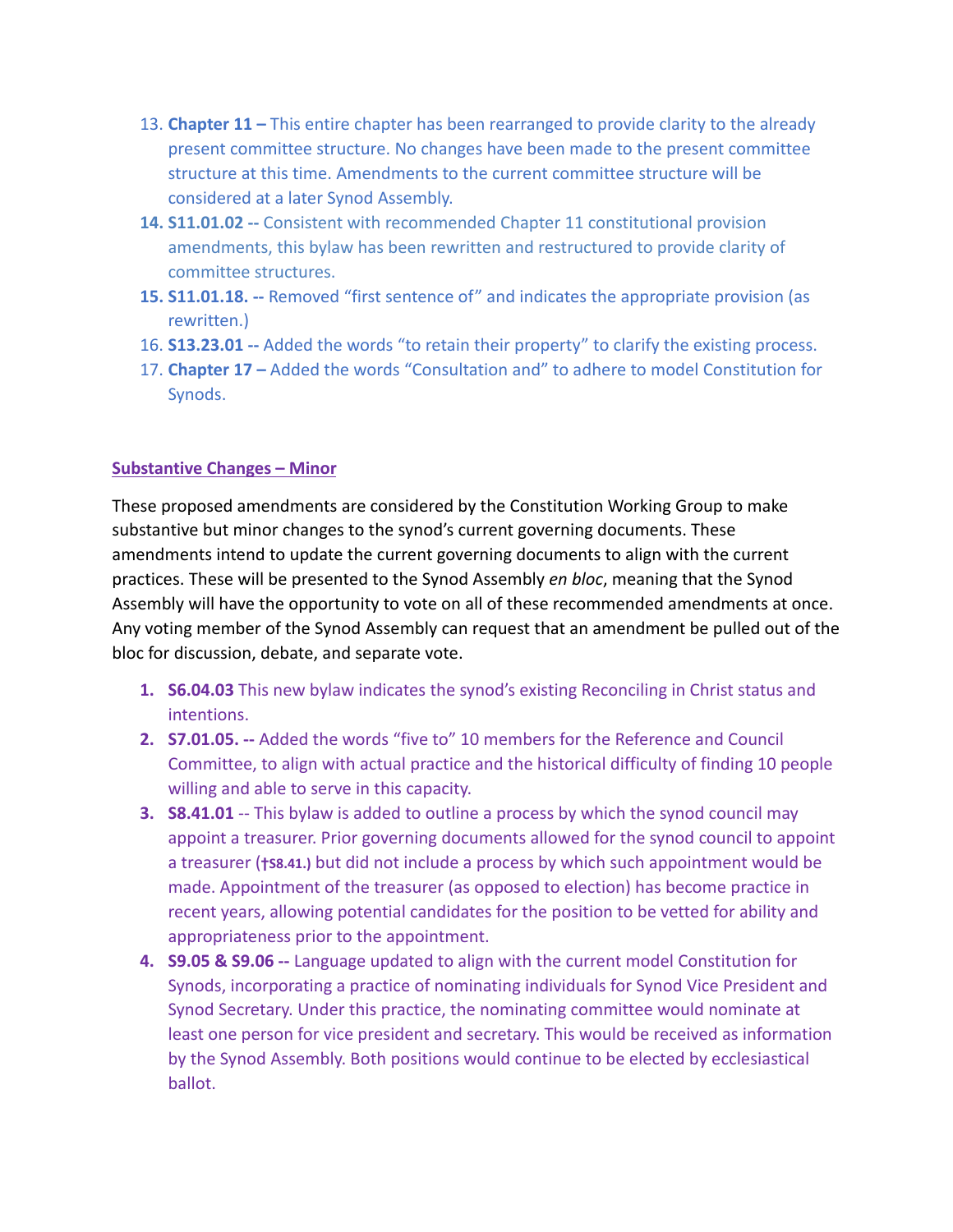- **5. S10.05.01 --** Clarified that mileage reimbursement is not the same as compensation for duties, and synod council members may receive mileage reimbursement for some synod duties. Synod council members may be called on by the bishop to attend meetings and hearings all over the synod, and some council members may be unable to assist the bishop in these ways because of mileage costs. This bylaw seeks to expand synod council active membership to individuals who might find the costs of commuting to synod council responsibilities prohibitive.
- **6. S11.01.02 --** Added requirement of being a member of the synod in good standing in order to serve on a committee.

# **Substantive Changes – Major**

These proposed amendments are considered by the Constitution Working Group to make major substantive changes to the synod's current governing documents. These are amendments that the Constitution Working Group suspects the Synod Assembly may wish to debate. These will be presented to the Synod Assembly *en bloc*, meaning that the Synod Assembly will have the opportunity to vote on all of these recommended amendments at once. However, any voting member of the Synod Assembly can request that an amendment be pulled out of the bloc for discussion, debate, and separate vote.

- **7. S1.11.01. --** This bylaw amendment allows the decision about the synod's office location to be made by synod council rather than the synod assembly. In order to provide the most flexibility and cost-saving alternatives, enabling the synod council to make this decision would present the opportunity for the synod to be much more flexible in its negotiations and determination of an appropriate location for the synod office.
- **8. S7.11.01. --** Regarding frequency, time & place of Synod Assembly, this language aligns to the model Constitution for Synod's language and removes the necessity for an annual Synod Assembly with ample notice of each Synod Assembly. At this time, the state of Illinois requires not-for-profit institutions to hold an annual meeting. Thus, amending this bylaw does not affect the practice of an annual Synod Assembly in the Metropolitan Chicago Synod at this time, but it does give greater leeway to find appropriate dates and locations based on the changing needs of the synod.
- **9. S8.32.03. --** Edited the language to give charge of the public file to the bishop instead of the secretary to align with the current practice of server storage and access. This bylaw may be revisited with future amendments as the technology by which public file is stored changes.
- **10. S8.33 & S8.43** -- These new bylaws make the secretary & treasurer ex-officio members of churchwide assembly; all officers would therefore attend the churchwide assembly. It has been the practice that secretary and treasurer must be elected, which typically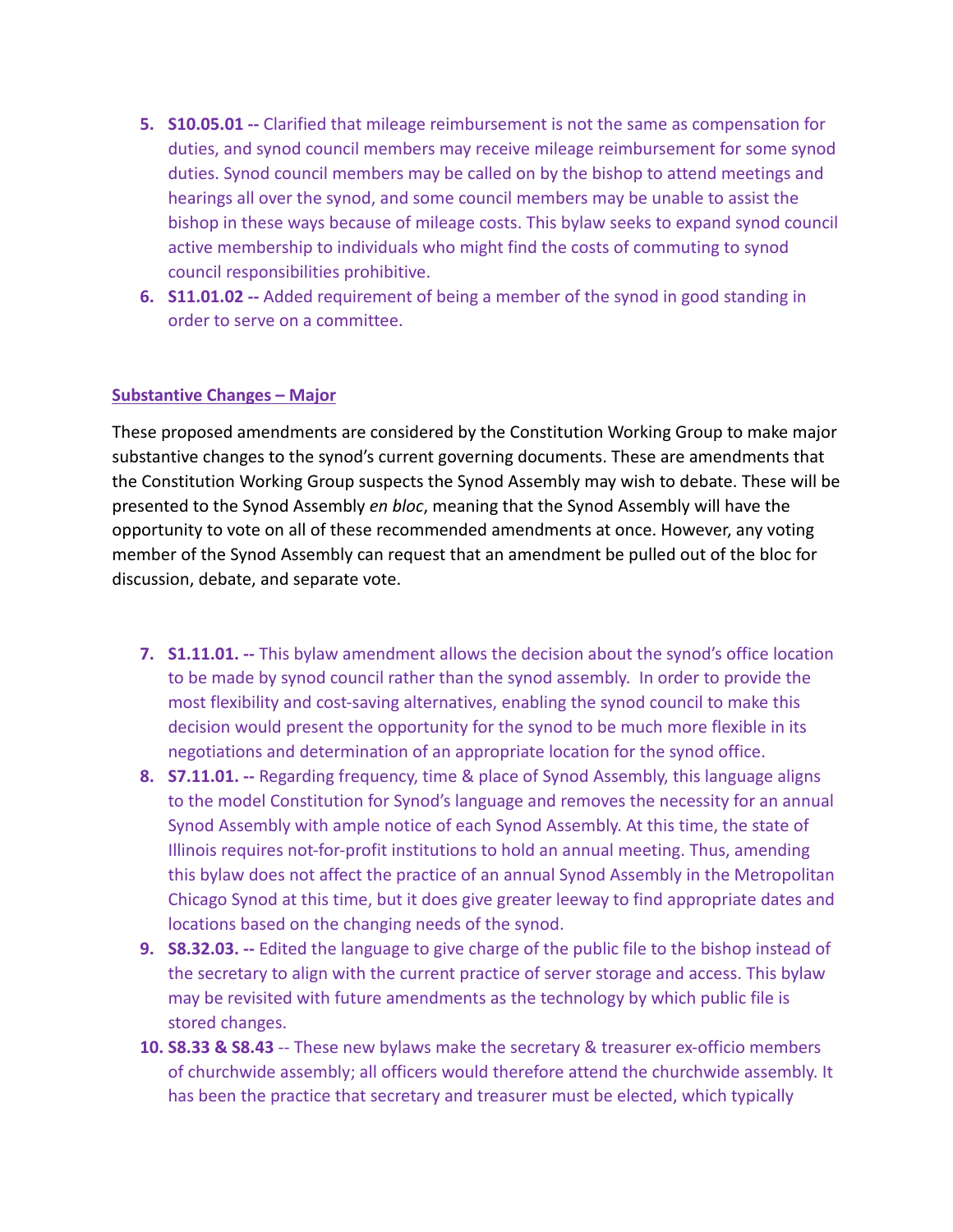happens, and the attendance at Churchwide Assembly by all officers is quite helpful to the functioning of the synod within the larger church. This is a practice in some but not all other synods across the ELCA. Because the number and requirements for voting members at Churchwide Assembly are set by the churchwide expression of this church, amending these bylaws would affect how many people would be elected to Churchwide Assembly by the Synod Assembly.

**11. †S8.51. --** Where the decision to elect or appoint the treasurer must be made in this required provision - specifies that the treasurer will be "appointed" instead of "elected," enabling the synod council to vet the potential treasurer prior to their appointment. This is considered good financial practice. The model Constitution for Synods allows the assembly to choose either option.

We will vote on these provisions in 3 blocs – with the ability for voting members to pull any one amendment from a bloc.

#### **Bloc 1**

First, the assembly will vote on amendments to the Metropolitan Chicago Synod Constitution,

consistent with **†S18.13. B.** The Synod Council may propose an amendment, with notice to be sent to the congregations of this synod at least six months prior to the next regular meeting of the Synod Assembly. **Such an** amendment shall require for adoption a two-thirds vote of the voting members present and voting at such a **regular meeting of the Synod Assembly. All such amendments shall become effective upon ratification by the Churchwide Assembly or by the Church Council. [emphasis added]**

This bloc includes all constitutional provisions relating to numbers 1. and 2. above, as well as:

**S7.13 S7.22. S8.33 S8.43 †S8.51. S9.05 S9.06 Chapter 11 constitutional provisions Chapter 17**

# **Bloc 2**

Second, the assembly will vote on amendments to the Metropolitan Chicago Synod Bylaws, consistent with **†S18.20. Amendments to Bylaws & †S18.21.** This synod may adopt bylaws not in conflict with this constitution or with the constitution and bylaws of the churchwide organization. **This synod may amend its** bylaws at any meeting of the Synod Assembly by a two-thirds vote of voting members of the assembly present